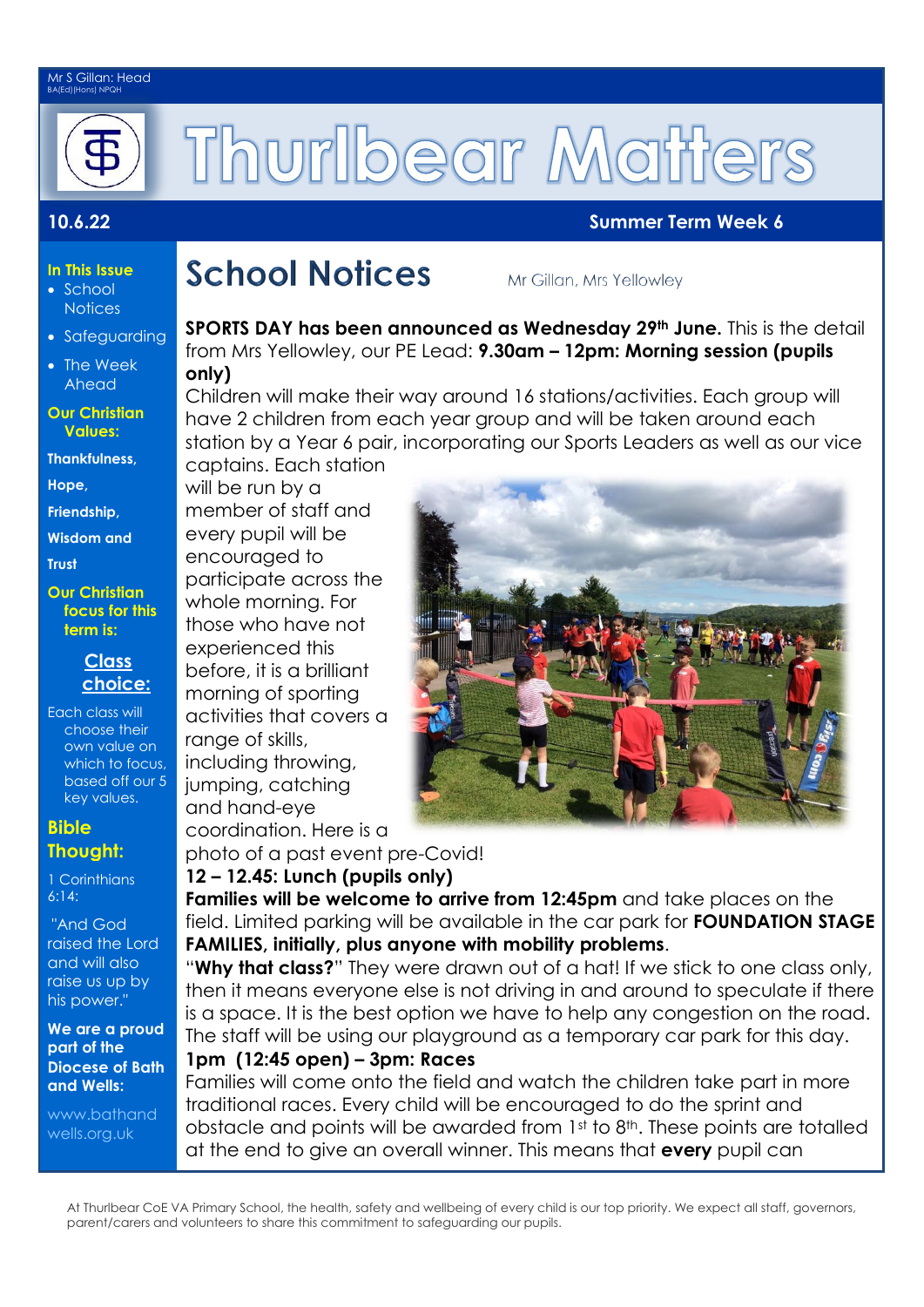contribute to their team's total and every pupil is St Thomas (**yellow**), St Peter **(green), St Michael (red) or ST Mary (blue)**.

Pupils will be welcome to wear their sports gear / colours all day as we are active for both morning and afternoon. **PLEASE** do not go spending hardearned money to buy specific tops for the day. We can supply colour bands for children should you not have a specific colour top. If you do not know to which saint your child belongs, please ask your teacher. I am sure, for the younger pupils, the teachers will have a method of relaying this before the day. Older siblings will be the same colour, if that helps!

### **PTA Collaboration**:

After a number of years, **the SCHOOL DISCO RETURNS**! Friday 17<sup>th</sup> June will see the whole school invited to an evening of music and safe fun:

- Chestnut, Rowan and Cherry classes (FS, Y1 and Y2) are 6 7pm
- Key Stage 2 are  $7:15 8:15$ pm
- Entry is £2 and please try and bring the correct coins, as we struggled sometimes to get change!
- Drinks and snacks are available, so children are welcome to bring in extra money. It is sensible to put this into some sort of wallet/holder/purse and please **always** check they have it before leaving for home!
- Please bring your child up through the corridor to enter the disco, where we can sign them in, take their money and talk to them about safe fun.
- For those that have not attended a disco before, there are PTA members inside the hall as well as staff (I will be there) so there will be a familiar face and we monitor the situation constantly. If you are anxious, especially for our young pupils, come and speak to us!
- At the end of the disco, you will be invited to queue again in the same place and then enter the hall, picking up your child as you go. **Safeguarding: 1.** as always, the safety of the children is paramount and the handover is always a busy time. Please make me aware of any picking-up details when you initially drop-off, as **I will not be letting someone else's child go with another adult without prior knowledge**. I am sure you can all appreciate that this has to be the case! 7pm on Friday night is not an ideal time to be told that X is going home with Y and I am trying to get 90 other pupils safely off our premises! **2.** We aim for every pupil to have a good time. If the music is too noisy / sensory for some, then they will be very welcome to sit in the corridor with me, as I will constantly monitor this. If a child is being a little too over-enthusiastic with their backspins and knee-slides, this will be dealt with in our usual positive, quiet manner  $\odot$  In my 10 years of doing this at Thurlbear, our boys in Yrs 2,3 and 4 are the main protagonists in these manoeuvres…

It sounds like it could be a very popular event, so I look forward to seeing you all there!

- **Our Summer Fair** planning is in full swing! **July 2nd 12 – 3pm** is the timing and please tell all your friends! PTA are still looking for volunteers on the day, as this helps everything run smoothly. Even an hour is a valuable commodity for you to offer: **[ThurlbearPTA@hotmnail.com](mailto:ThurlbearPTA@hotmnail.com)** should you feel you can do your bit!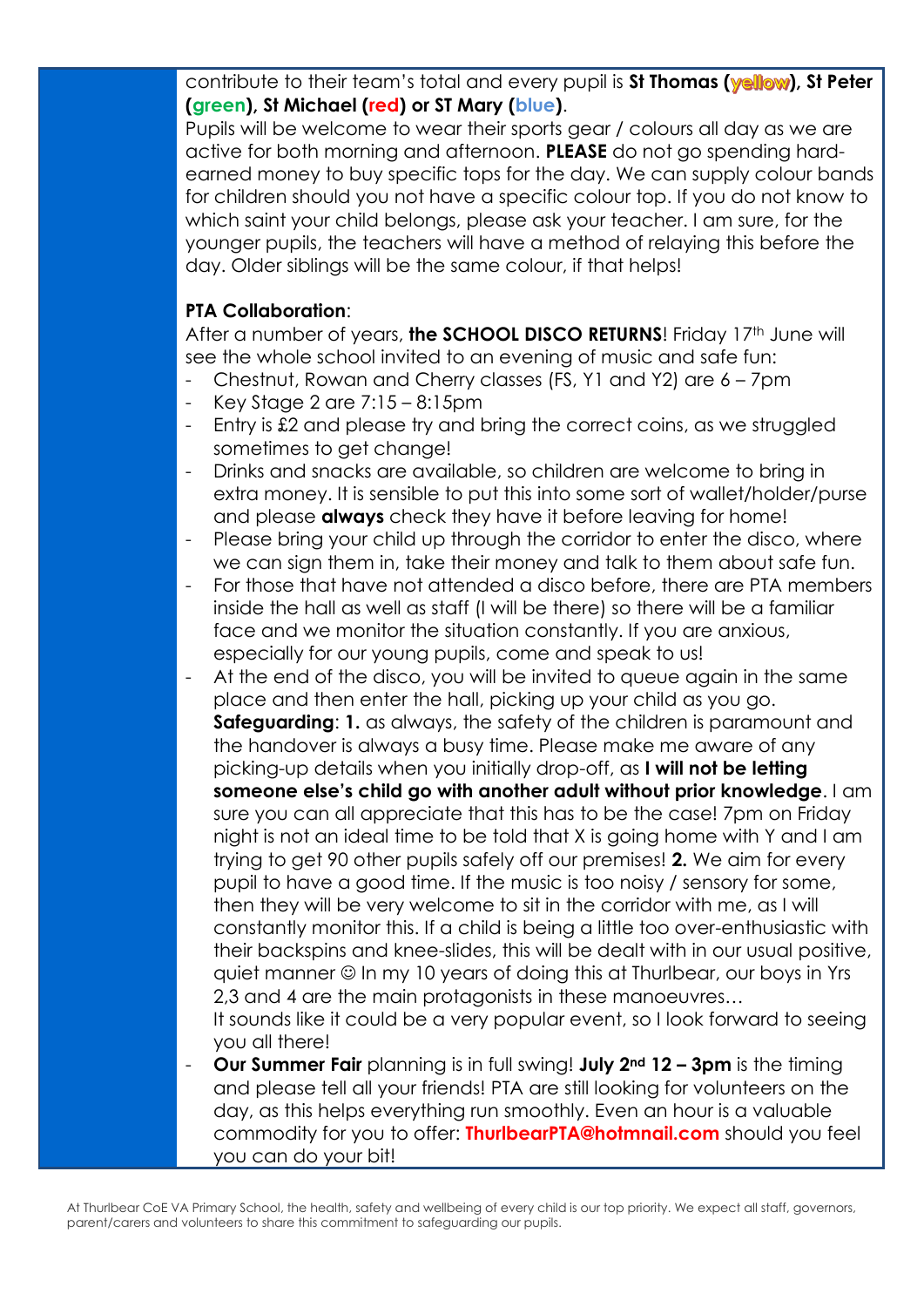### Well done to the Year 6 scarecrows! They joined in the village

competition and even grabbed a prize! It was lovely to see some collaboration between us and the village community and I hope we can build on this in the future.



- Next Monday, we have M and M productions visiting with their primaryfriendly version of The Hobbit! It promises to be a great afternoon and M and M are always great value for money. This performance was actually cancelled due to the pandemic, so it is 2 years in the waiting! Years 3 to 6 have already paid a contribution towards this play, so if Chestnut, Rowan and Cherry Classes could bring in a £1 contribution on Monday, it would be very much appreciated.
- Our After-School Club offer is out. Please do check you have signed up! Apologies if my syntax was fuzzy. Anything marked with \* is a chargeable club (all of Mr Gunstone's). Other clubs are free of charge. We have tried to decrease our costs slightly to reflect the challenges faced by families with the cost of living.
- I will also be reviewing our other prices in the near-future and will report back to you soon if there is anything we can do.

## **Safequarding**

As mentioned above in the disco details, communications between school and home is absolutely crucial when it comes to picking up. Please do let the Office know if your pick-up patterns change and the designated adult has changed suddenly. It is no problem, but our safety-first approach can sometimes seem a little cautious to some adults! I know every one of you understands our stance, but it is worth repeating!

Mr Gillan

### **The Week Ahead Mr Gillan**

**Monday:** M and M productions for the whole school (FS, 1 and 2 please consider contributing £1)

**Monday:** After School Clubs begin (please check you have all details!) **Monday:** Yrs 5 and 6 Cricket competition

**Wednesday:** School Improvement Partner working with Mr Gillan **Wednesday:** September 2022 Intake family information session 5:30pm **Thursday:** Year 4 swimming **Friday:** Years 3 and 6 drumming **Friday:** Summer Disco!